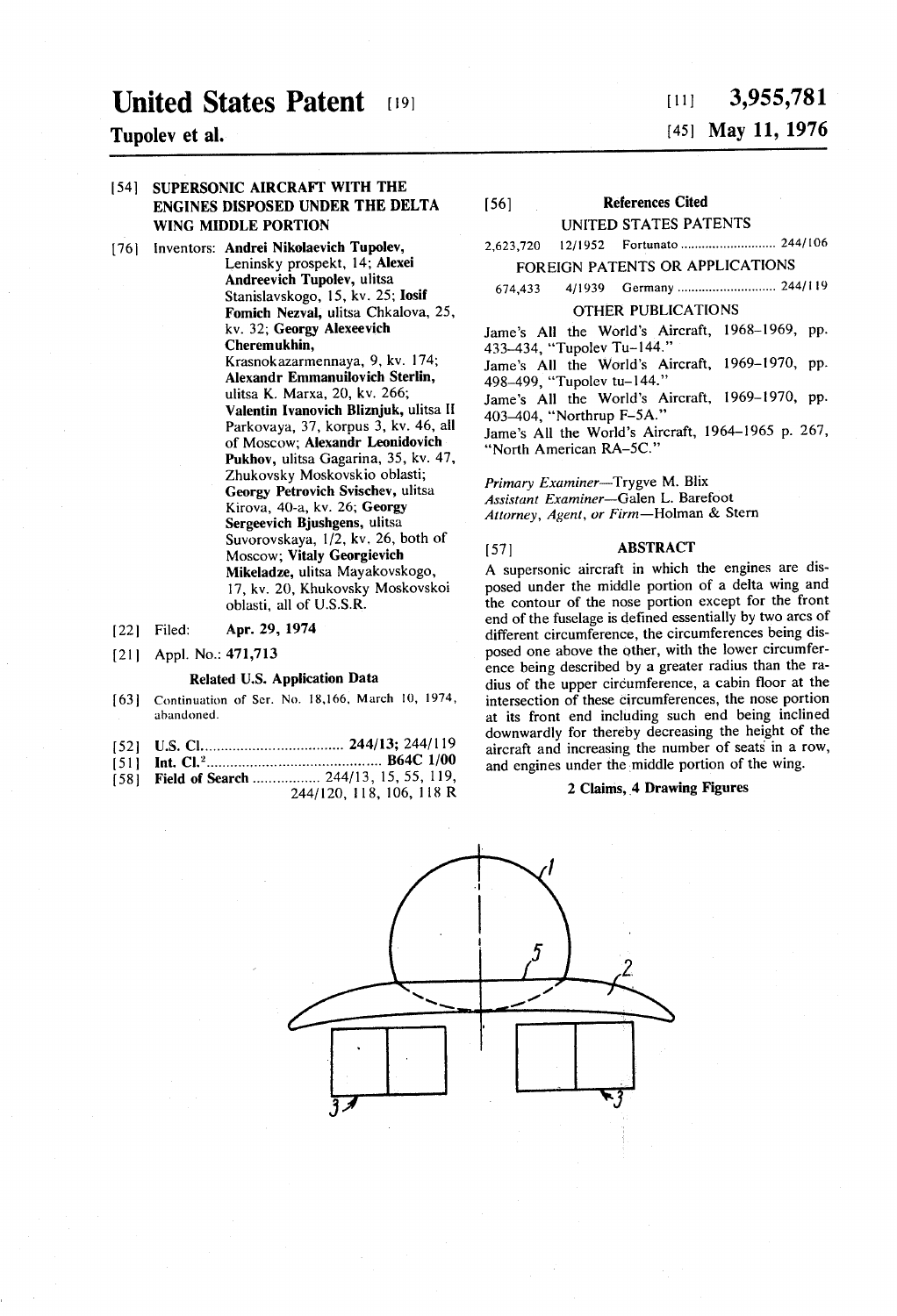

INVENTORS A.N. TUPOLEV ET AL. Holman, Lassock, Duning Scebold Arrogners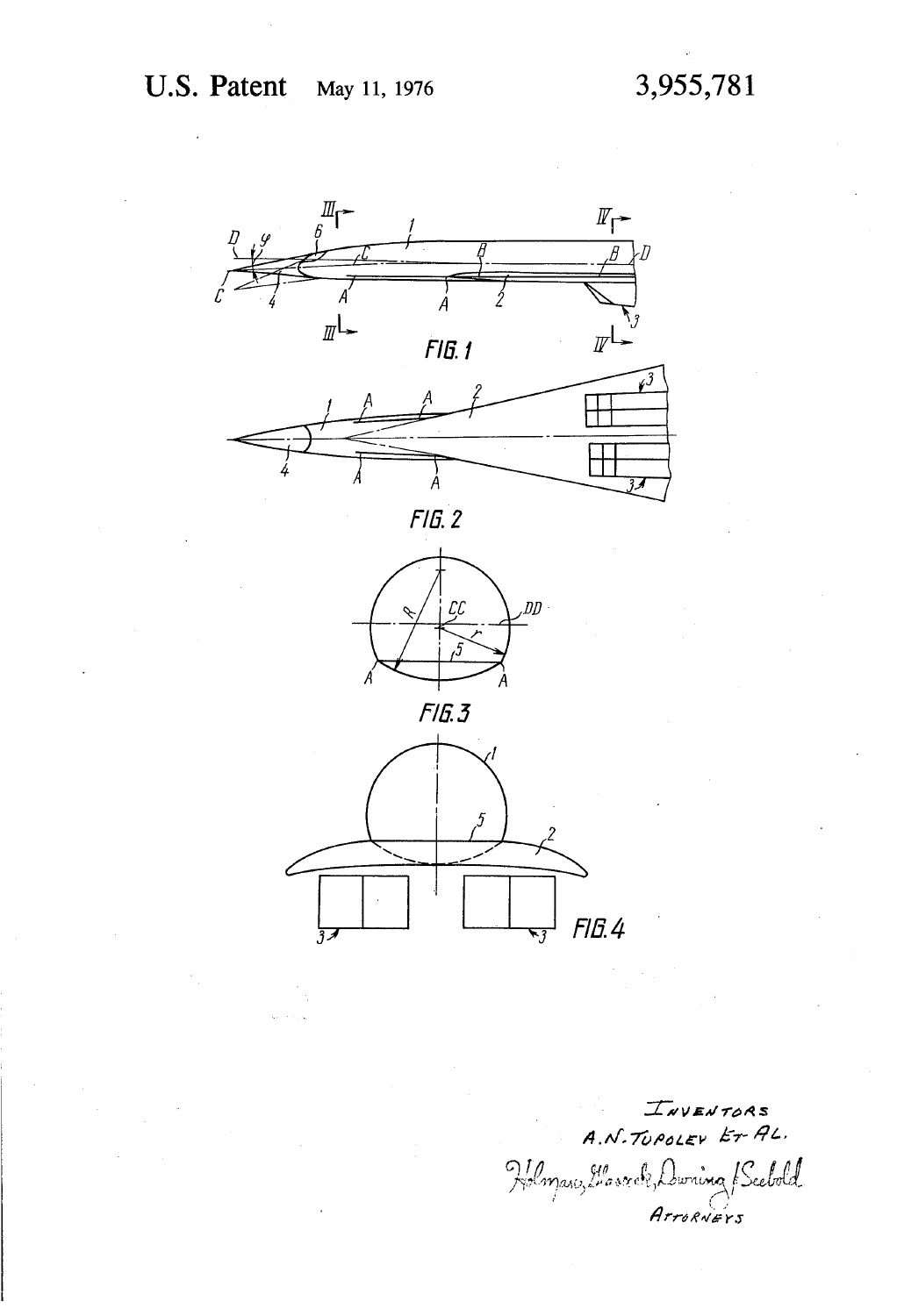5

#### **SUPERSONIC AIRCRAFT WITH THE ENGINES** DISPOSED UNDER THE DELTA WING MIDDLE **PORTION**

This is a continuation of appliction Ser. No. 18,166, filed Mar. 10, 1974, now abandoned.

#### **BACKGROUND OF THE INVENTION**

The present invention relates to a supersonic aircraft 10 in which the engines are disposed under a delta wing middle portion and, more particularly to improvements in the nose portion of the fuselage of the aircraft enabling the aircraft to be used under the conditions of an endurance flight at a supersonic speed.

#### PRIOR ART

As a rule, the contour of the cross-section of the nose portion of the fuselage of the known supersonic aircraft has the shape of a circle (cf. the Journal "Flying Re--20 view International," vol. 20, No. 4, January 1965, page 21). With the nose portion being of this shape, the aerodynamic center is considerably shifted when switching from the subsonic speed to the supersonic speed. This shape also brings about a decrease in the 25 aircraft directional stability and, as a result thereof, the area of the fin has to be increased. In addition, this disturbs the united vortex system of the fuselage along with the wing.

To eliminate these difficulties, use is made of aerody- 30 namic edges arranged along the sides of the nose portion of the fuselage from the nose to the wing (ibid.). However, the great surface of these edges decreases the maximal aerodynamic ratio of the aircraft.

In order to provide for better operating conditions of 35 the air intake ducts, with the engines disposed under the wing middle portion, a nose portion having a crosssection of a circular shape must be mounted above the wing. With the above described aircraft, the surface of friction is increased, and the boundary layer bleed of  $40$ the fuselage and the wing also increases. Simultaneously, the size of the aircraft along the vertical line likewise becomes greater, and this is particularly the situation at the point of disposition of the air intake 45 ducts.

Moreover, with the air intake ducts disposed before the aircraft e.g., to provide for a higher directional stability of the aircraft, the area of the fin must be increased, thereby resulting in a greater resistance on the part of the aircraft. In addition, the weight of the 50 aircraft increases.

To increase the pilot's field of vision, the cockpit canopy of such aircraft protrudes considerably above the nose portion of the fuselage, which substantially increases the resistance of the aircraft.

#### OBJECT AND SUMMARY OF THE INVENTION

It is an object of the present invention to eliminate the above and other difficulties existing in the art.

The main object of the present invention is to provide  $60$ a supersonic aircraft having the engines disposed under a delta wing middle portion, in which the shape of the nose portion of the fuselage provides for good operating conditions of the air intake ducts, and the pilot's field of vision is sufficiently great to allow take-off and 65 landing.

In accordance with the present invention, this object is accomplished in that the contour of the cross-section of the nose portion of the fuselage, except for its end portion, is essentially two arcs of different circumferences, which are disposed one above the other, the lower arc being described by a greater radius than the upper arc, and with the cabin floor serving as a boundary between the arcs.

As a result thereof, the cross-section is of an ellipselike shape, with the width exceeding the height, whereby, the bearing characteristics of the fuselage are improved, and the aerodynamic center of the aircraft is shifted, but insignificantly when switching from the subsonic speed to the supersonic speed. Furthermore, the conditions of the operation of the air intake ducts 15 are improved to such an extent that there is no need to dispose the nose portion of the fuselage above the wing.

The number of seats in a row is of great importance for the passenger aircraft, and the present invention provides for the disposition of five seats in a row instead of four, with the cross-sectional area being the same. As a result thereof, the length of the cabin accommodating the same number of passangers is smaller. A certain non-uniformity in the forces acting upon the upper and lower portions of the cross section is resisted by the cabin floor which serves as a boundary between such portions.

As the degree of the above non-uniformity of the forces is proportional to the ratio between the radii of the circumferences, it is expedient to make the radius of the lower arc to exceed the radius of the upper arc by not more than 1.7 times, and, to be more precise, in the range of 1.3 to 1.7, in which the smaller limit refers to the front boundary of the nose portion and the greater limit to its rear boundary.

To provide for uniform conditions of the vortex formation, to raise the bearing characteristics of the wing, and the longitudinal and directional stabilities, it is expedient to make the line of intersection of the arcs of the circumferences at every side smoothly fair into the wing leading edge.

To increase the pilot's field of vision from the canopy which does not protrude above the fuselage, it is desirable to incline the longitudinal axis of the section of the nose portion of the fuselage at its end, including the latter, downwards relative to the fuselage base line to make an inclination angle equal to the upwash angle, i.e.  $4^{\circ} - 6^{\circ}$ .

Since during taking-off and landing the aircraft is disposed at an angle relative to the horizon, the angle of visibility decreases and to eliminate this difficulty, it is advisable to make the nose portion of the fusclage as a separate component which is pivotally connected to the main portion of the fuselage so to be capable of  $55$ turning downwardly.

In case antennae are disposed in the nose portion of the fuselage, it is desirable for the contour of the cross section of this portion of the fuselage to have the shape of a circumference.

A substantial advantage of the present invention in addition to the relatively high aerodynamic characteristics is that it provides for an essential decrease in the over-all dimensions of the aircraft.

The following detailed description of an exemplary embodiment of a supersonic aircraft according to the present invention is given with references to the accompanying drawings, in which: